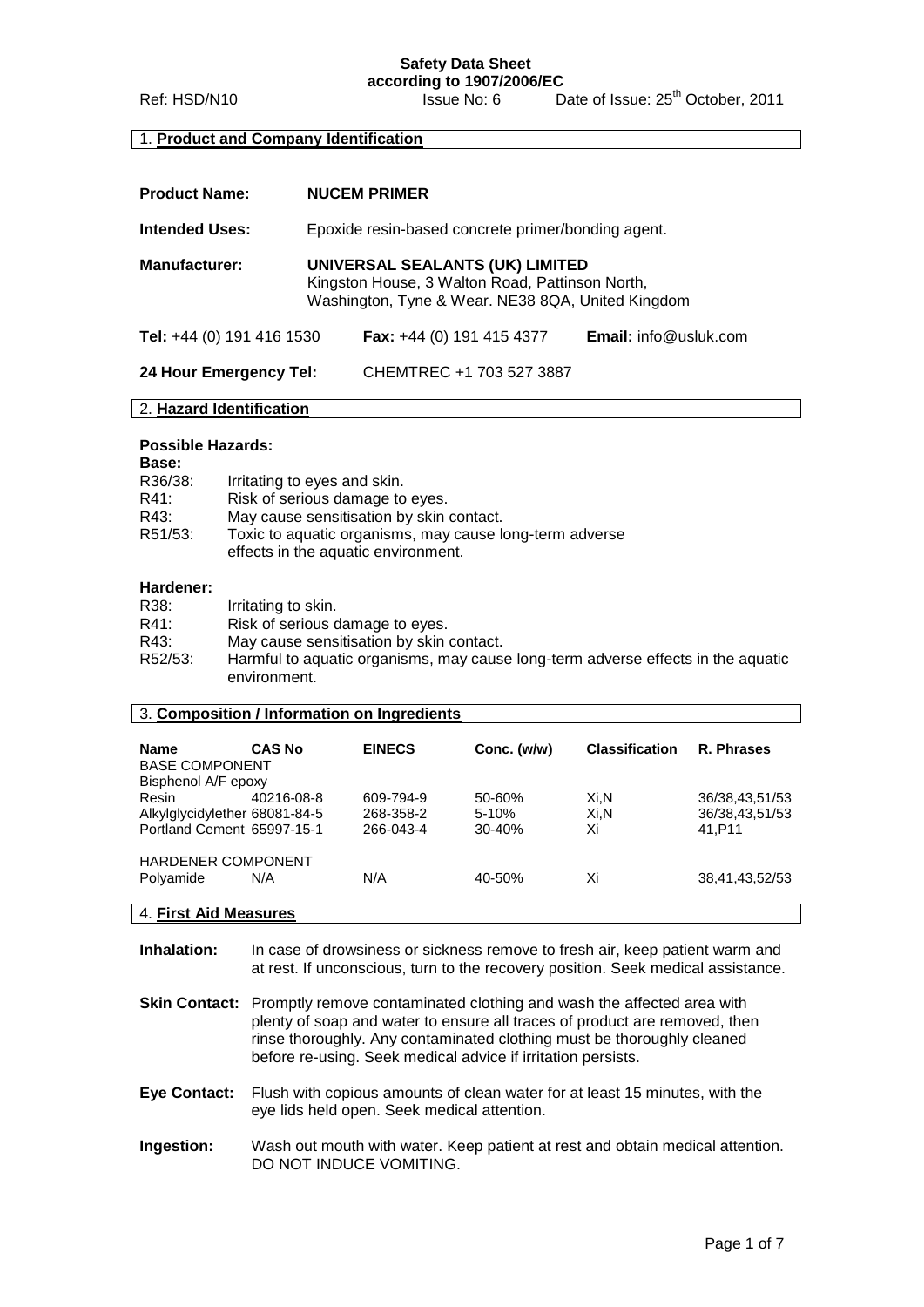# **Safety Data Sheet**

| 5. Fire Fighting Measures                  |                                                                                                                                                                                                                                                                                                           |  |
|--------------------------------------------|-----------------------------------------------------------------------------------------------------------------------------------------------------------------------------------------------------------------------------------------------------------------------------------------------------------|--|
| <b>Suitable Extinguisher Media:</b>        | Water spray, alcohol-resistant foam, dry powder,<br>carbon dioxide or sand.                                                                                                                                                                                                                               |  |
| <b>Unsuitable Extinguishing Media:</b>     | Water jet.                                                                                                                                                                                                                                                                                                |  |
| <b>Exposure Hazards:</b>                   | May give off toxic fumes if heated or involved in a fire,<br>including CO, nitrogen oxide gases and ammonia.<br>Sudden reaction and fire may result if the hardener is<br>mixed with an oxidising agent.                                                                                                  |  |
| <b>Special Protective Equipment:</b>       | In the event of fire wear self-contained breathing<br>apparatus.                                                                                                                                                                                                                                          |  |
| <b>6. Accidental Release Measures</b>      |                                                                                                                                                                                                                                                                                                           |  |
| <b>Personal Precautions:</b>               | Wear protective equipment as specified in Section 8.<br>Do not eat, drink or smoke. Avoid contact with skin<br>and eyes. Eliminate all ignition sources.                                                                                                                                                  |  |
| <b>Environmental Precautions:</b>          | Keep people and animals away. Prevent entry into<br>drains, sewers and watercourses. If spillage enters<br>drains leading to sewerage works inform the local<br>water company. If spillage enters rivers or<br>watercourses inform the Environment Agency.                                                |  |
| Spillages:                                 | Cordon off area. Absorb/contain spillage using inert<br>absorbent granules, sand or earth. Transfer collected<br>material to heavy-duty plastic/steel drums and keep in<br>a well ventilated place for subsequent safe disposal.<br>See Section 13.                                                       |  |
| 7. Handling and Storage                    |                                                                                                                                                                                                                                                                                                           |  |
| Handling:                                  | No specific precautions required when handling<br>unopened containers; follow any relevant manual<br>handling guidance. Refer to Sections 6 and 8 if<br>exposure to product is possible. Wash thoroughly with<br>soap and water before eating, drinking or smoking,<br>and after work                     |  |
| Storage:                                   | Store in original containers in a well ventilated area<br>away from heat, ignition sources or open flame. Do<br>not store near acids.                                                                                                                                                                     |  |
| 8. Exposure Controls / Personal Protection |                                                                                                                                                                                                                                                                                                           |  |
| <b>Occupational Exposure Standards:</b>    | Portland Cement - 8 hour TWA 10mg/m <sup>3</sup> (total<br>inhalable), 4mg/m <sup>3</sup> (respirable) WEL.<br>While the Base material contains Portland cement,<br>which has Workplace Exposure Limits assigned to it,<br>it is not present in powder form and does not present<br>an inhalation hazard. |  |
| <b>Engineering Control Measures:</b>       | Refer to any applicable COSHH assessments.<br>Engineering controls should be used where<br>practicable in preference to personal protection and                                                                                                                                                           |  |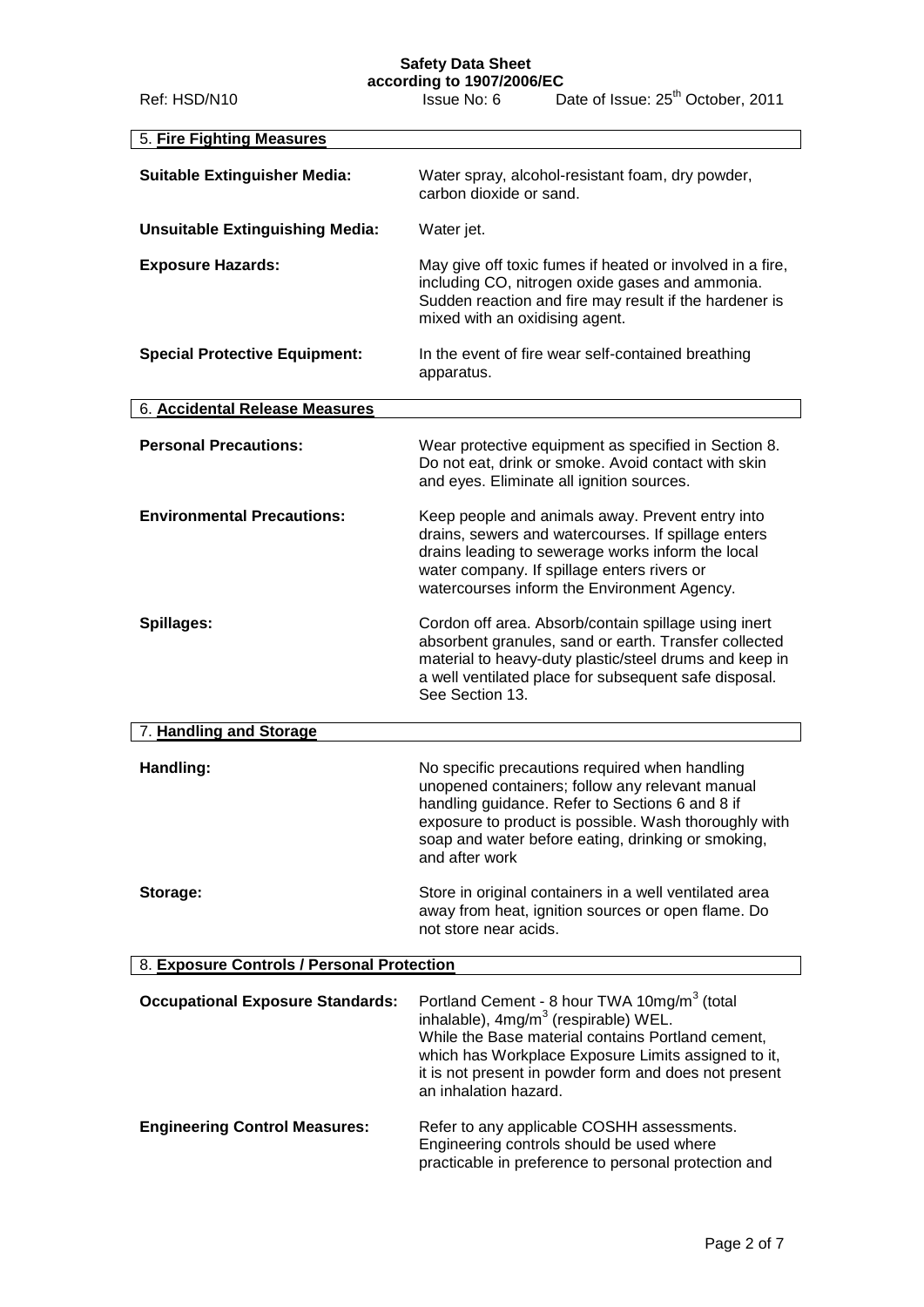|                                | <b>Safety Data Sheet</b><br>according to 1907/2006/EC                                                                                                                                                                             |
|--------------------------------|-----------------------------------------------------------------------------------------------------------------------------------------------------------------------------------------------------------------------------------|
| Ref: HSD/N10                   | Issue No: 6 Date of Issue: 25 <sup>th</sup> October, 2011                                                                                                                                                                         |
|                                | may include physical containment and good<br>ventilation.                                                                                                                                                                         |
| <b>Respiratory Protection:</b> | None necessary under foreseeable conditions of use.                                                                                                                                                                               |
| <b>Hand Protection:</b>        | Wear Neoprene, Nitrile, PVC or Natural Rubber<br>gloves or gauntlets. These must be manufactured to<br>EN374. The material breakthrough time should be<br>stated by the glove manufacturer, and must be<br>observed at all times. |
| <b>Eye Protection:</b>         | If splashing is likely chemical resistant goggles should<br>be worn.                                                                                                                                                              |
| <b>Body Protection:</b>        | Wear suitable impervious, chemical resistant overalls.                                                                                                                                                                            |
| <b>Foot Protection:</b>        | Wear chemical resistant safety footwear.                                                                                                                                                                                          |
| <b>Hygiene Measures:</b>       | Handle in accordance with good industrial hygiene<br>and safety practice.                                                                                                                                                         |

# 9. **Physical and Chemical Properties**

| Appearance:                     | Base:              | Hardener: Clear amber liquid       | Grey paste Boiling Point: (Base)                | (Hardener) |                     | $>200^{\circ}$ C<br>$100^{\circ}$ C |
|---------------------------------|--------------------|------------------------------------|-------------------------------------------------|------------|---------------------|-------------------------------------|
| Odour:                          | Base:              | Mild.<br>Hardener: Ammoniacal      | Vapour Pressure @ 20°C: (Base)                  |            | (Hardener) As water | N/D                                 |
| <b>pH:</b> (Base)<br>(Hardener) | N/A<br>Alkaline    |                                    | Evaporation Rate (Butyl Acetate = 1): (Base)N/A |            | (Hardener) As water |                                     |
| <b>Flash Point:</b>             | $>100^{\circ}$ C   |                                    | <b>Flammable Limits in Air:</b>                 |            | Upper:<br>Lower:    | N/D<br>N/D                          |
| <b>Solubility:</b> (Base)       | Insoluble in water | (Hardener) Fully miscible in water | <b>Autoignition Temperature: (Base)</b>         |            | (Hardener)          | N/D<br>$>150^{\circ}$ C             |

**Flammability:** Not Flammable

**Specific Gravity:** 1.1 (Mixed)

# 10. **Stability and Reactivity**

| <b>Stability:</b>          |           | Stable under normal conditions (see Section 7).                                                                                                                                                                                                                                                                                                                                                                                                                                                     |
|----------------------------|-----------|-----------------------------------------------------------------------------------------------------------------------------------------------------------------------------------------------------------------------------------------------------------------------------------------------------------------------------------------------------------------------------------------------------------------------------------------------------------------------------------------------------|
| <b>Materials to Avoid:</b> | Base:     | Amines, catalysts, acids and oxidising agents. In<br>contact with inorganic acids - hazardous gases<br>including hydrogen chloride, hydrochloric acid,<br>sulphur dioxide/sulphuric acid.                                                                                                                                                                                                                                                                                                           |
|                            | Hardener: | Mineral and organic acids, oxidising agents, reducing<br>agents, reactive metals and sodium or calcium<br>hypochlorite. Alkalis (ie Sodium or Potassium<br>Hydroxide). Slowly corrodes copper, aluminium, zinc<br>and galvanised surfaces. Reacts violently with<br>peroxides possibly creating an explosion. Reaction<br>with acids is accompanied by large heat release and<br>may be sufficient to cause vigorous boiling, creating a<br>hazard due to splashing or splattering of hot material. |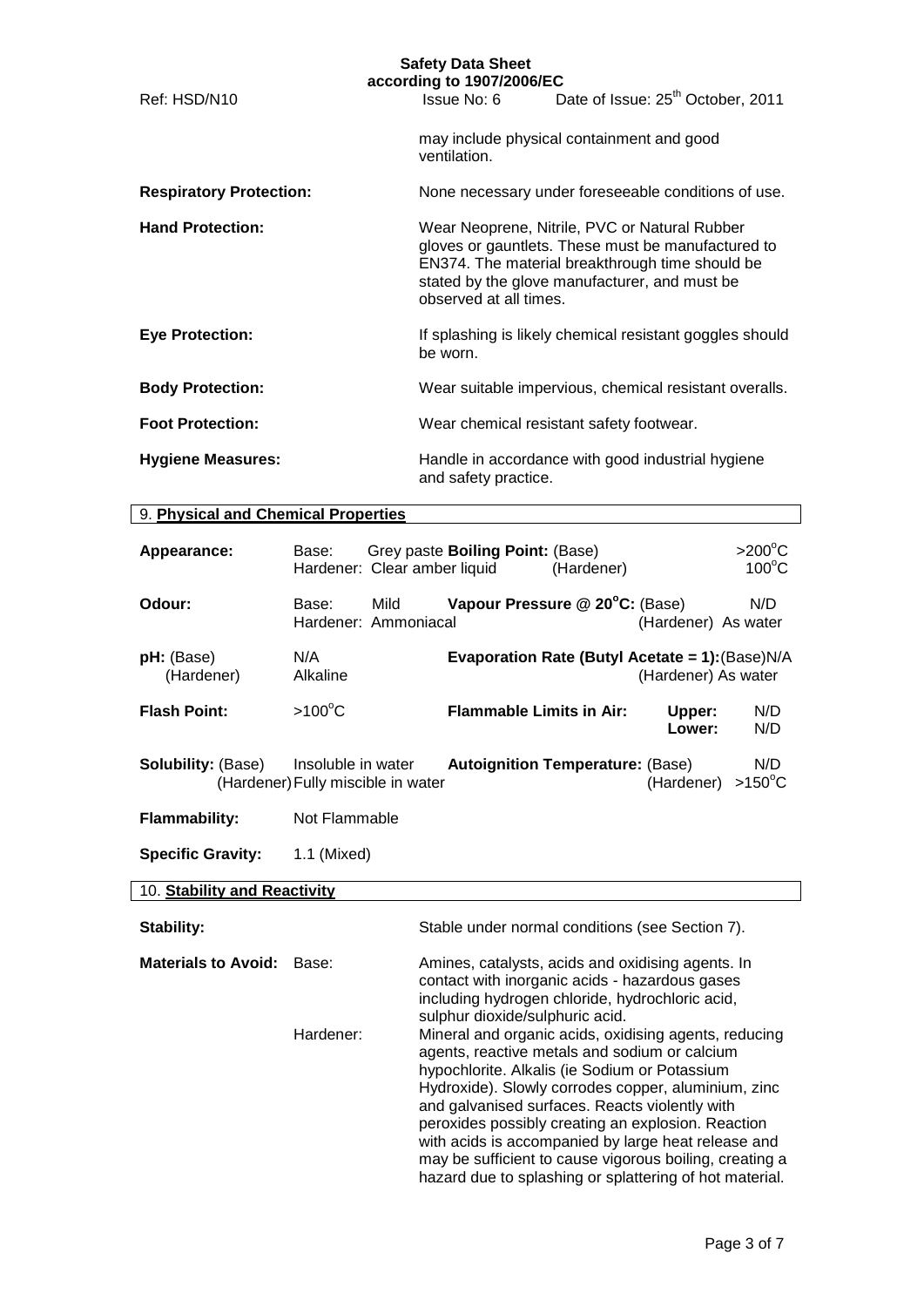Ref: HSD/N10 **ISSUE No: 6** Date of Issue: 25<sup>th</sup> October, 2011

**Hazardous Decomposition Products:** Ammonia and aldehydes. Oxides of carbon and nitrogen. Nitrogen oxide can react with water vapours to form corrosive nitric acid. Other oxides of nitrogen emitted on decomposition are highly toxic.

#### 11. **Toxicological Information**

There is no data available on the product itself. The following data applies to the Epoxy component of the Base material.

#### **Acute Toxicity:**

| <b>Eye Contact:</b>  | Irritant. The cement component is a severe eye<br>irritant. Mild exposures can cause soreness. Gross, or<br>untreated mild, exposures can lead to chemical<br>burning and ulceration of the eye.                                                                                                                                                                   |
|----------------------|--------------------------------------------------------------------------------------------------------------------------------------------------------------------------------------------------------------------------------------------------------------------------------------------------------------------------------------------------------------------|
| <b>Skin Contact:</b> | Irritant for skin and mucous membranes. May cause<br>sensitisation. The cement component may cause<br>irritant contact dermatitis, allergic (chromium)<br>dermatitis, and/or burns. Skin exposure has been<br>linked to allergic (chromium) dermatitis. Allergic<br>dermatitis more commonly arises through contact with<br>cement/water mixtures than dry cement. |
| Ingestion:           | May result in irritation to the gastro intestinal tract.                                                                                                                                                                                                                                                                                                           |

The following data applies to the Amine component of the Hardener material.

| <b>Acute Dermal Toxicity:</b>     | LD50, Rabbit = >2000mg/kg (No deaths) (Estimate)           |
|-----------------------------------|------------------------------------------------------------|
| <b>Acute Inhalation Toxicity:</b> | LC50, $Rate = No Data$                                     |
| <b>Irritation Effects Data:</b>   | No irritation data are known for this material             |
| <b>Chronic/Subchronic Data:</b>   | No delayed, subchronic or chronic test data are.<br>known. |

# 12. **Ecological Information**

There is no data available on the product itself.

The following data applies to un-mixed material only, as once the base and hardener are combined the harmful constituents will react to form an inert product.

Hazardous for water. Do not allow the product to reach ground water, water bodies or sewage systems. Must not reach sewage water or drainage ditch undiluted or unneutralised. Danger to drinking water if even small quantities leak into soil.

#### 13. **Disposal Considerations**

Un-reacted materials: Dispose of used containers and un-reacted product as hazardous waste, in accordance with all applicable local and national regulations, and in compliance with the Environmental Protection (Duty of Care) Regulations 1991.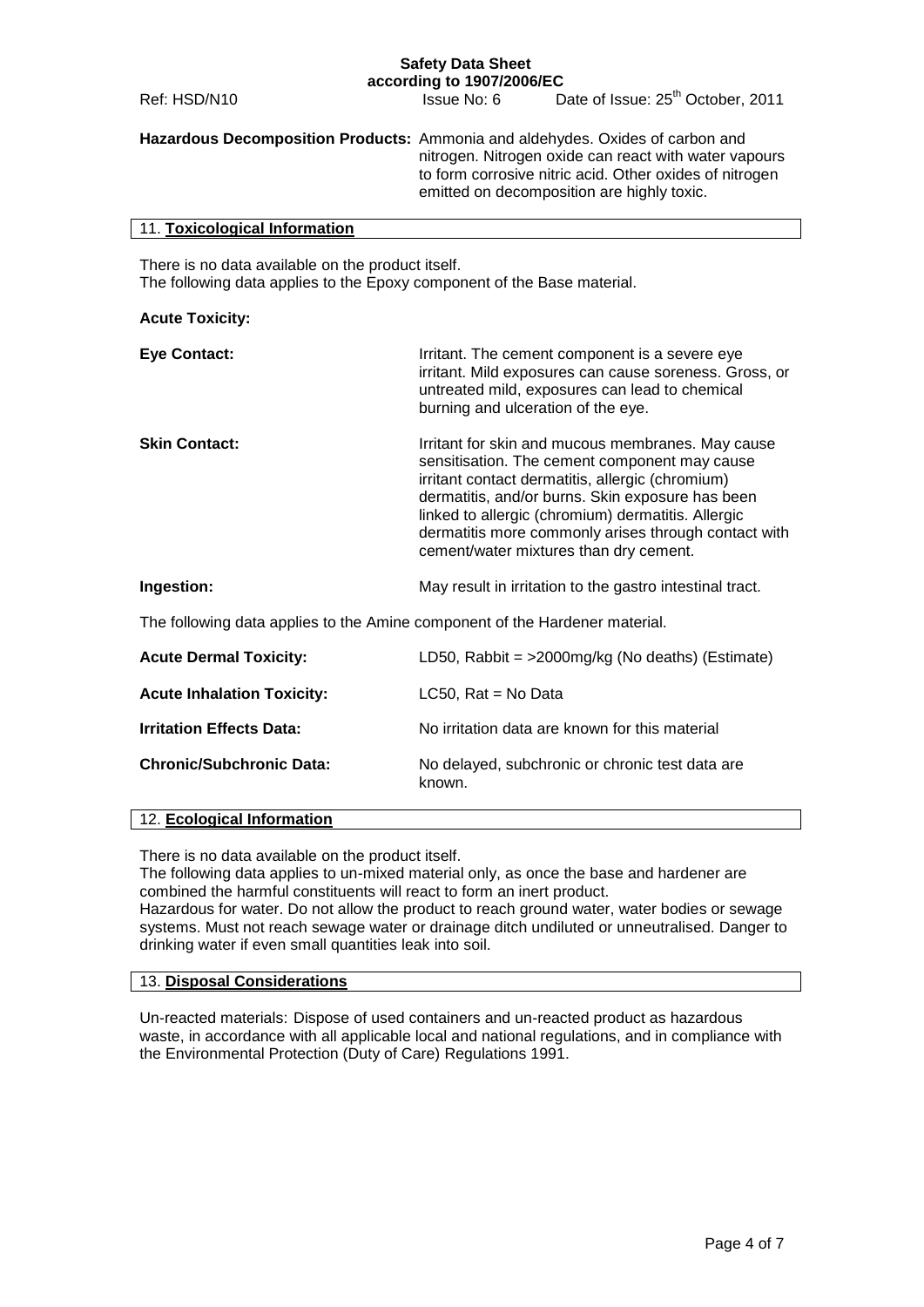Ref: HSD/N10 **ISSUE No: 6** Date of Issue: 25<sup>th</sup> October, 2011

## 14. **Transport Information**

| <b>Base:</b><br>UN Number:<br><b>ROAD</b><br>ADR Class:<br>ADR Hazard No: | 3082<br>Limited quantity<br>in compliance with<br>chapter 3.4 LQ7<br>less than 5 litres per<br>inner package | Packaging Group:<br><b>AIR</b><br>Air Transport Number:<br>Packaging Instruction:        | Ш<br>9<br>964 |
|---------------------------------------------------------------------------|--------------------------------------------------------------------------------------------------------------|------------------------------------------------------------------------------------------|---------------|
| <b>SEA</b><br>IMDG Class:<br>EMS:<br>Marine Pollutant:                    | 9<br>F-A. S-F<br>P<br>resin)                                                                                 | Proper Shipping Name: Environmentally hazardous substance, liquid, NO.S. (contains epoxy |               |

#### **Hardener:**

Not classified as hazardous for any mode of transport.

## 15. **Regulatory Information**

#### **EU Classification and Labelling Particulars:**

#### **Base:**

**Designated Name:** NUCEM PRIMER - BASE

**Classification:** Irritant & Dangerous for the Environment - Contains epoxy constituents (see information supplied by the manufacturer), and Cement + Chromium (VI). May produce an allergic reaction.

**Indication(s) of Danger:** Xi & N

**Contains:** Epoxy constituents- see information supplied by the manufacturer, and Cement + Chromium (VI). May produce an allergic reaction.

#### **Risk and Safety Phrases:**

| R36/38: | Irritating to eyes and skin.                                                                   |
|---------|------------------------------------------------------------------------------------------------|
| R41:    | Risk of serious damage to eyes.                                                                |
| R43:    | May cause sensitisation by skin contact.                                                       |
| R51/53: | Toxic to aquatic organisms, may cause long-term adverse<br>effects in the aquatic environment. |
| S25:    | Avoid contact with eyes.                                                                       |
| S28:    | After contact with skin, wash immediately with plenty of soap<br>and water.                    |
| S37/39: | Wear suitable gloves and eye/face protection.                                                  |
| S61:    | Avoid release to the environment. Refer to special instructions/<br>safety data sheet.         |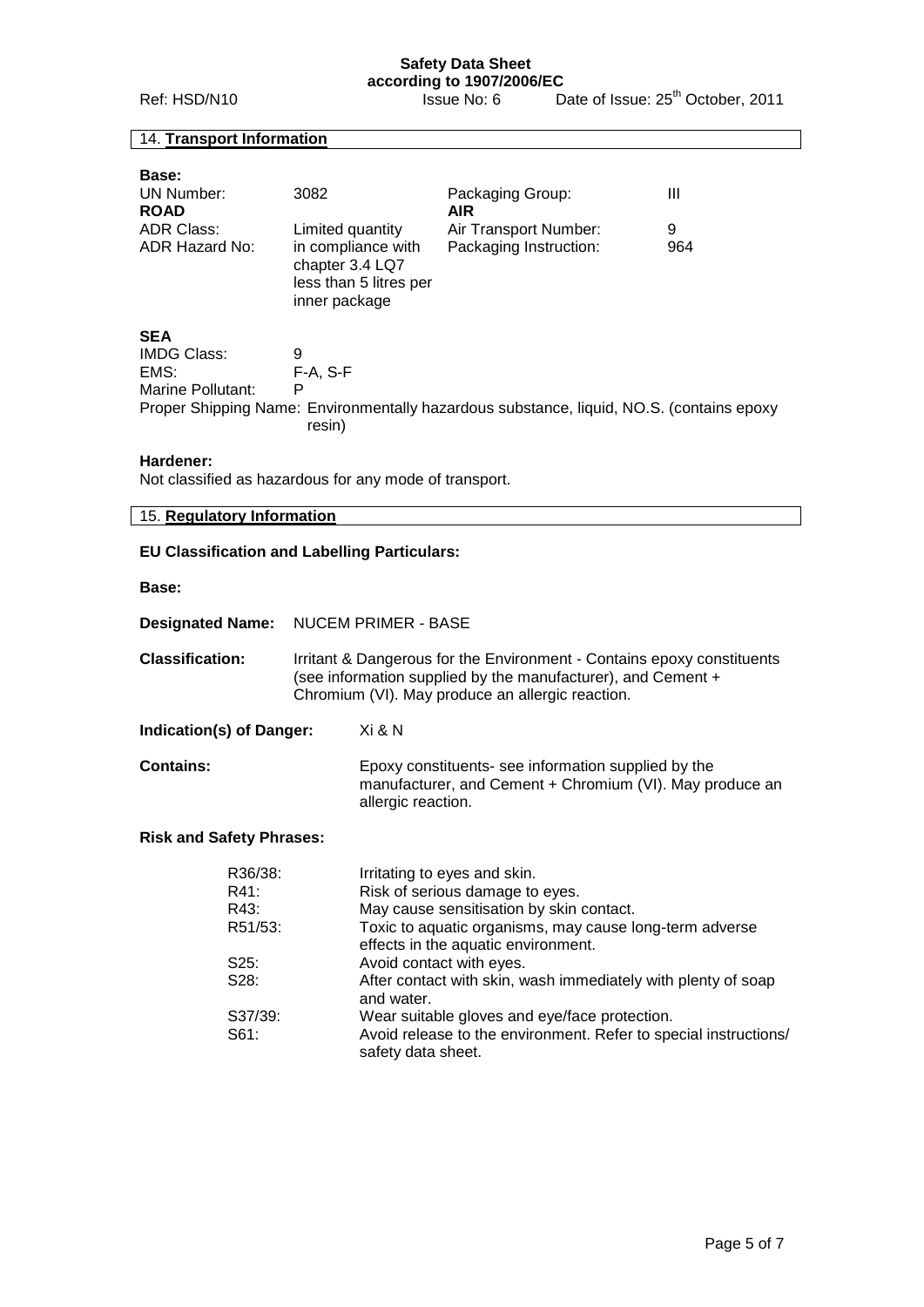# **Hardener:**

| Designated Name: NUCEM PRIMER - HARDENER |  |
|------------------------------------------|--|
|------------------------------------------|--|

**Classification:** Irritant

**Indication(s) of Danger:** Xi

**Contains:** N/A

**Risk and Safety Phrases:**

|                        | R38:<br>R41:<br>R43:<br>R52/53:<br>S26:<br>S28: | Irritating to skin.<br>Risk of serious damage to eyes.<br>May cause sensitisation by skin contact.<br>Harmful to aquatic organisms, may cause long-term adverse<br>effects in the aquatic environment.<br>In case of contact with eyes, rinse immediately with plenty of<br>water and seek medical advice.<br>After contact with skin, wash immediately with plenty of water<br>and soap. |
|------------------------|-------------------------------------------------|-------------------------------------------------------------------------------------------------------------------------------------------------------------------------------------------------------------------------------------------------------------------------------------------------------------------------------------------------------------------------------------------|
|                        | S36/37/39:                                      | Wear suitable protective clothing, gloves and eye/face<br>protection.                                                                                                                                                                                                                                                                                                                     |
|                        | S61:                                            | Avoid release to the environment. Refer to special<br>instructions/safety data sheet.                                                                                                                                                                                                                                                                                                     |
|                        | <b>UK Guidance Publications:</b>                | EH40; Occupational Exposure Limits, HSE. Revised annually.<br>EH26; Occupational Skin Diseases - Health and Safety<br>Precautions, HSE.<br>CONIAC Health Hazard Information Sheet No 26 (Cement).<br>Portland Cement Dust - Criteria Documents for an<br>Occupational Exposure Limit, June 1994 - ISBN 0-7176-<br>$0763 - 1$ .<br><b>COSHH Essentials, HSE</b>                            |
| <b>UK Legislation:</b> |                                                 | Health and Safety at Work, etc Act, 1974, and relevant<br><b>Statutory Provisions.</b><br>Control of Substances Hazardous to Health Regulations, 1999.<br>The Manual Handling Operations Regulations, 1992.<br>The Personal Protective Equipment at Work Regulations,<br>1992.<br>Chemicals (Hazard Information and Packaging for Supply)<br>Regulations, 2002 - CHIP 3.                  |

# 16. **Other Information**

# **Full Text of R-Phrases Referred to above:**

| Irritating to eyes.                                                                       |
|-------------------------------------------------------------------------------------------|
| Irritating to skin.                                                                       |
| Risk of serious damage to eyes.                                                           |
| May cause sensitisation by skin contact.                                                  |
| Toxic to aquatic organisms.                                                               |
| Harmful to aquatic organisms.                                                             |
| May cause long-term adverse effects in the aquatic<br>environment.                        |
| Do not use unless trained to do so. Refer to the Technical<br>Data Sheet for the product. |
|                                                                                           |